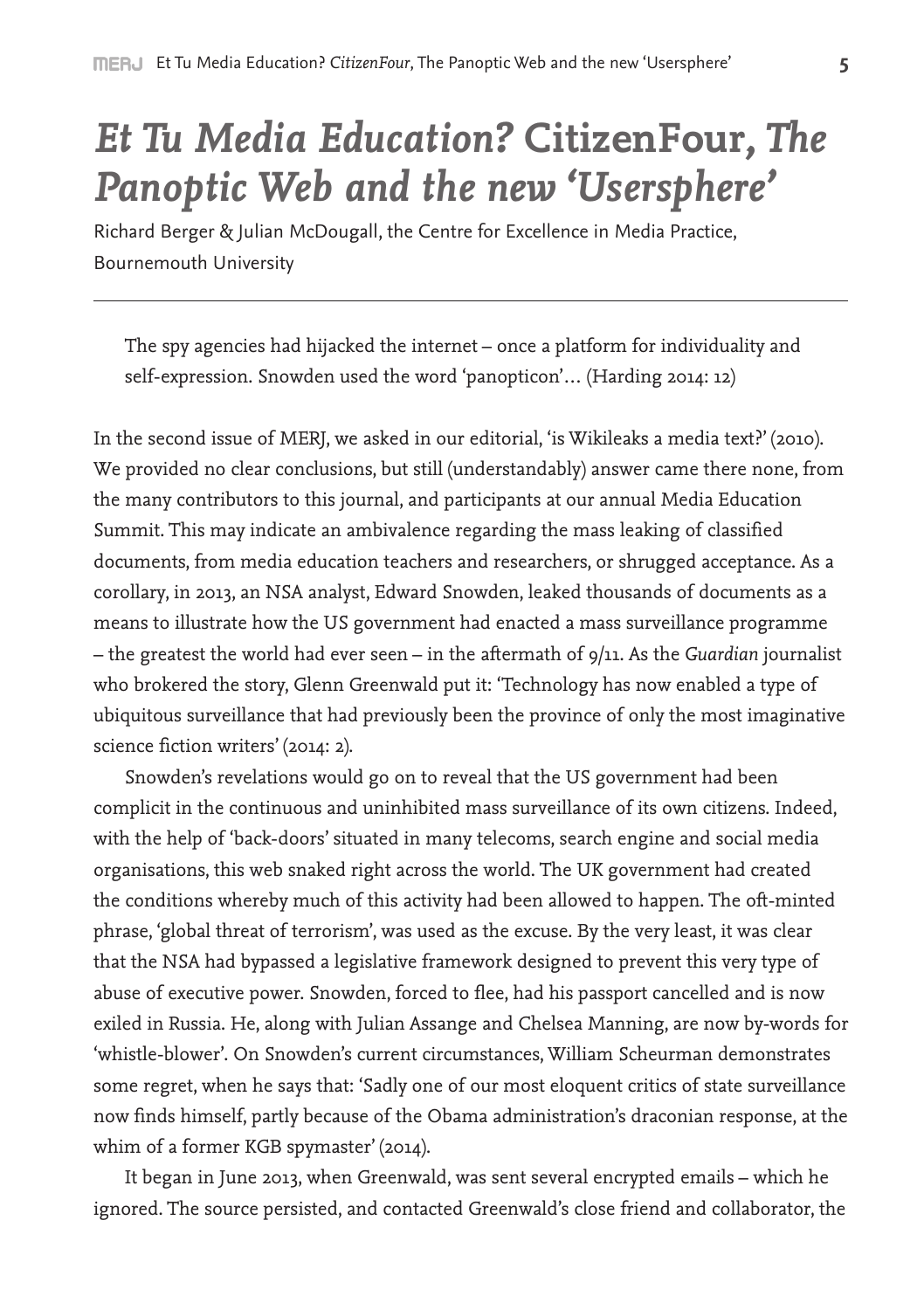filmmaker Laura Poitras. To prove he was indeed a senior intelligence analyst, Snowden sent encrypted files, which contained Presidential Policy Directive 20; this was President Obama's enacted plan for a series of cyber-attacks all over the world. Over the next few months, Snowden revealed that large internet companies were collaborating with the NSA, through a programme called PRISM. Snowden was able to hack into the US intelligence agency's NSAnet intranet, and the UK's GCHQ's equivalent, GCWiki. It seemed that rather than scaling-back the previous Bush administration's penchant for secret courts, rendition and surveillance, the Obama presidency had gone further than even that era's STELLAR WIND wiretapping activities. The NSA now had a programme, called SIGINT, which with the help of GCHQ's cable-head outside Bude, in Cornwall, had allowed the US to attach intercepts to undersea fibre optics cables, all over the world.

Greenwald and Poitras flew to Hong Kong to meet the now absconded Snowden, and the tense 8-days of interviews in a downtown hotel, filmed by Poitras, resulted in the Academy Award-winning *CitizenFour* (2014). In between strange fire-alarm tests and suspicious phone-calls – which precipitated moving to a different hotel room – a tale emerges of a post 9/11 paranoia, which led to the world's greatest democratic power spying on the entire global communications infrastructure, with the complicity of some of the world's biggest telecoms companies. It did this by using a number of different systems; to triangulate data from Metro cards, debit cards and cell phone use. One telecom company alone provided 320 million records – *every day*. With the help of GCHQ, a programme called OPTIC NERVE even gathered images from webcams  $(3 - 11)$  per cent of which contained nudity, at any given time). In the film, this material is described as 'metadata in aggregate' – which means it can stretch back over your whole digital life, and retrieve every single digital and analogue communication a person has ever made. This metadata is termed 'content' by Snowden, which is further explained as the 'story of you'. The problem arises that while this story maybe made up of facts, it could still be inaccurate. As MERJ contributor Will Merrin puts it:

[A] picture builds-up of huge, heavily funded, secret, state-based surveillance systems with little democratic oversight, able to access records of (and sometimes the content of) email, video and voice chat, videos, photos, voice-over-internet chats, file transfers and social networking data…In such a situation, everyone is guilty. (2014: 159)

One thing the Snowden revelations tell us, which has huge implications for all of us involved in media education, is that while Wikileaks may not constitute a text, then each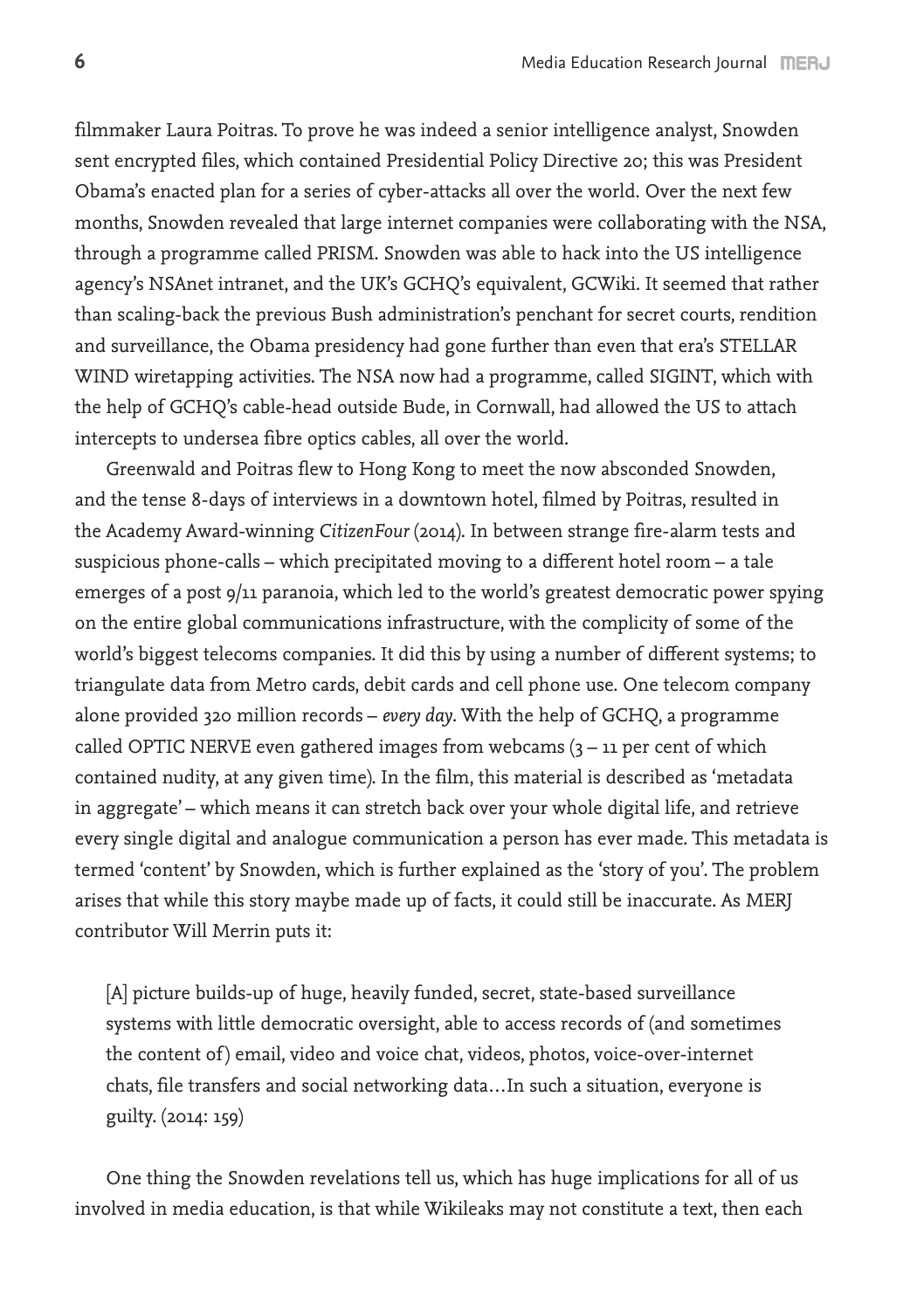individual citizen is certainly now one: a unique moment in a new global 'usersphere'. While Snowden was motivated by people's inability to oppose state-power (which it was his job to amplify) it is clear in *CitizenFour* that while journalists and EU governments expressed outrage at the level of surveillance, young people globally were far more circumspect; a theme which runs through the documentary is that the US has skilfully created the conditions for self-policing – there is now an open expectation that we are being watched (or could be), and as Snowden forcefully argues, this will only limit the boundaries of people's intellectual freedom. As Bauman, et al, express it: 'Surveillance today is so pervasive and has so many dimensions, that it has simply become part of everyday life' (2014).

In a later interview for *The Nation*, Snowden develops this further: 'It's about liberty. When people say "I have nothing to hide," what they're really saying is that "my rights don't matter"…' (2014). Et tu, media education? If young people (the 'Wiki-generation'), often, misguidedly perhaps, referred to as 'digital natives' (Prensky 2010), are 'not surprised by anything' anymore, then what implications does this have for media education?

In an absorbing study, Jie Qin analysed the news coverage in the press and on Twitter, during the initial reporting of the leaked documents and the aftermath as the story become more about Snowden himself – which in *CitizenFour* he expresses was the very thing he didn't want to happen. Her results are interesting: the UK's press coverage was largely fairly neutral, or it supported Edward Snowden's actions and viewed him as someone who was part of a growing trend in young people who had voted for the first time (for Obama) and saw one of his most major policy announcements (to unravel and scale-back his predecessor's use of dubious retrieval systems) reversed. In the US, it was another story, with the majority of the press supporting the Obama government.

*CitizenFour* itself would be the subject of legal action by a retired Navel officer, who attempted to block the film's eligibility to be considered for the 2015 Academy Awards. The new 'usersphere' was far more supportive of Snowden, and the sustained leaking of government and military secrets more broadly. By analysing hash-tags, Qin's study found that: 'Social media users associated Snowden's case with other whistleblowers, bipartisan issues and personal piracy issues' (2014).

If we can assume then, that the 'usersphere' is made up of largely younger people, and more specifically, the sorts of young people who will be sitting in our classrooms and lecture theatres in the future (and of course interacting with us on VLEs and our own social media platforms), then is this a (small) sign that these issues can result in more meaningful civic engagement? And if this engagement is now more likely to be monitored, then is this something to worry about? Bauman, et al, thinks not: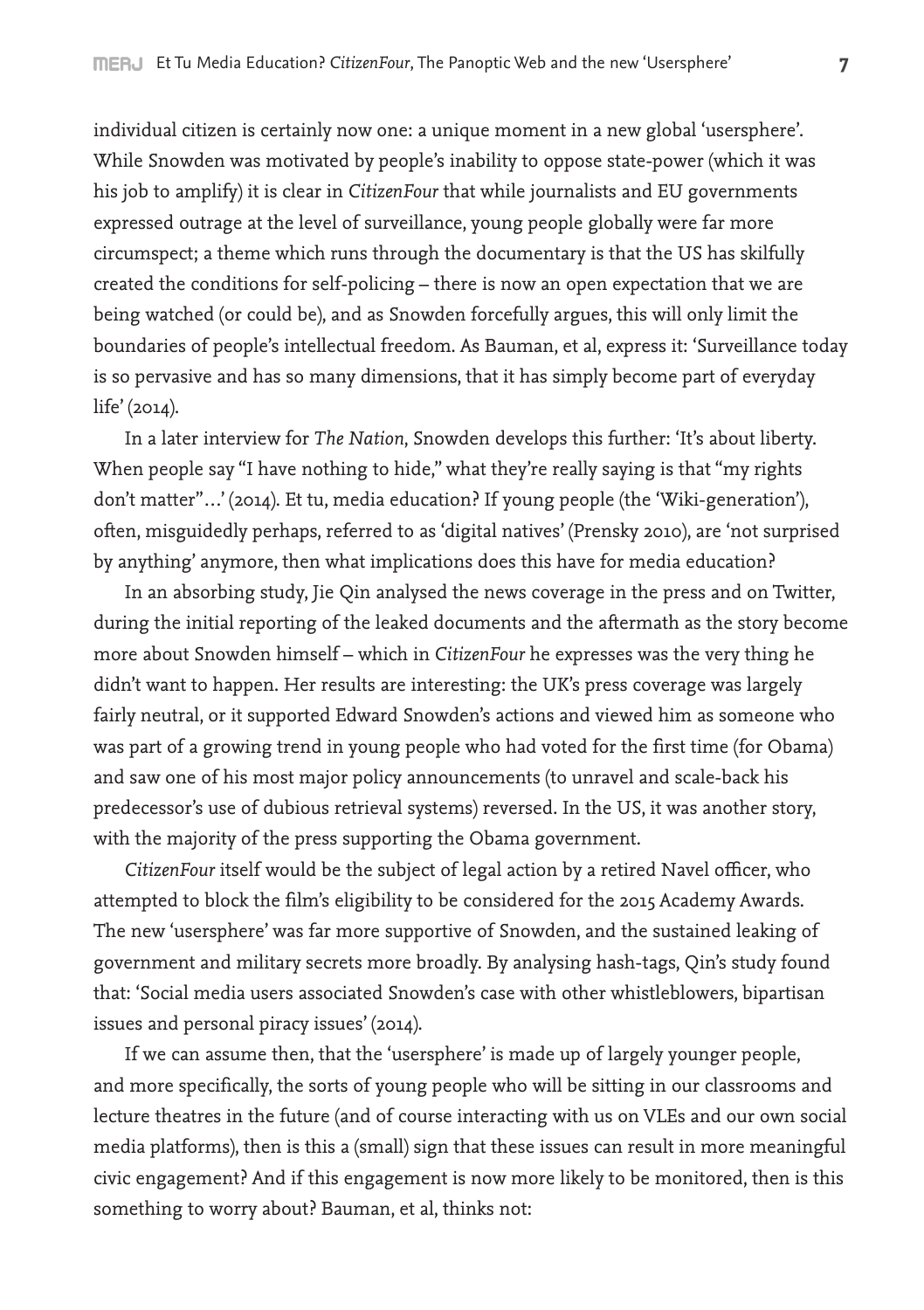Given the magnitude of the data…analysts do not read all of the content, but rather visualise the graph of the relations that are identified and focus on what seems to be the most significant sections showing specific nodes of connections between data…Fears about Big Brother are thus largely irrelevant. (2014)

But, for liberal writers, such as Greenwald, that's not really the point:

[P]eople radically change their behaviour when they know they are being watched. They will strive to do what is expected of them. They want to avoid shame and condemnation. They do by adhering tightly to accepted social practices by staying within imposed boundaries, avoiding action that might be seen as deviant or abnormal. (2014: 173)

Merrin also disagrees, citing several instances where ordinary citizens were accused of (and sometimes found guilty of ) perceived 'cyber crimes', arguing that: 'If we all become media producers, we need to know how that production maybe used against us' (2014: 160). This, for us, is what defines the new 'usersphere', where, 'the user differs from the audience, therefore, in being personally responsible' (ibid: 161). For Merrin, it is precisely this view of a networked world that current media education provision negligently ignores.

For a recent action research project, we worked with a group of A Level Media students learning about 'we media and democracy' to try to facilitate a more 'porous' approach to expertise. We used the metaphor of the 'bring and buy sale' – students bringing their lived expertise as enthusiastic mediated citizen-students, teachers 'selling' them in return our academic expertise – within broadly Vygotskian objectives for scaffolding experiential knowledge. During this 'scheme of work', students were 'sold' contrasting media theories and political philosophy from Plato, Mill, Tony Benn, Marx and Althusser, Chomsky, Adam Curtis, Gauntlett, Natalie Fenton, Morozov, Rushkoff, Jenkins, Renee Hobbs, Shirky and Zizek. They brought to the classroom their lived experiences of 'being mediated' in relation to these conceptual frameworks. In simple terms, the teacher is the expert on theory, the students are the experts on media:

Especially for the younger generation, the internet is not some stand-alone separate domain where a few of life's functions are carried out. It is not merely our post office and our telephone. Rather it is the epicentre of our world, the place where virtually everything is done. (ibid: 6)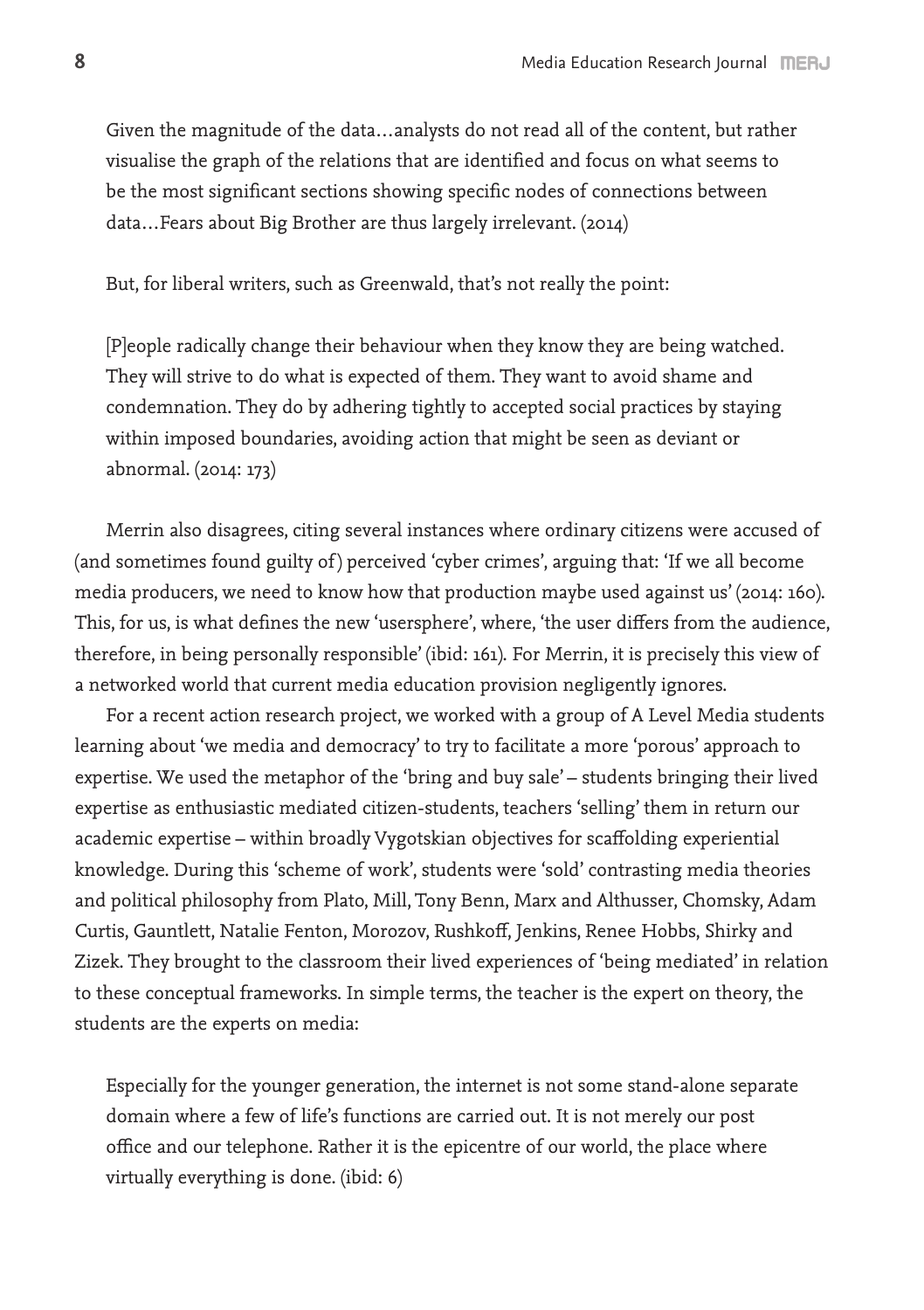When it came to *CitizenFour*, it felt like the limits of Media Studies were being stretched like never before. The subject has been at a crossroads since web 2.0, and we've rehearsed that debate, and the question of 'what counts' now for Subject Media many times in the pages of MERJ. But now it was about more than whether a YouTube meme of a talking dog is a media text worthy of study, or whether Dan Laughey is right to return us to notions of enrichment through access media with cultural 'value'. With these A Level students we were starkly at the intersection of their lifeworld-systemworld, talking to them about their privacy. It felt much more intrusive than delving into their media tastes, but at the same time there was a sense of renewal for media teaching. If it is the case, as Bruce Schneider argues in his analysis of the business models of social media corporations – and students' mediated experiences brought to the 'bring and buy sale' suggest it is – that 'the companies are analogous to feudal lords and we are their vassals, peasants and – on a bad day – serfs. We are tenant farmers for these companies, working on their land by producing data that they in turn sell for profit' (2015: 22) – then this educational intervention was pretty high stakes, certainly not 'Mickey Mouse'. Awkwardly, perhaps, this was very far away from 'doing text', pretty far away from anything to do with 'the media' at all.

In this case we were looking head-on at Merrin's argument – published in *MERJ* 5:2 – that 'Media Studies should not only serve the user in its teaching but also become a campaigning organisation, fighting for their digital rights' (2015: 59).

So, the problem for us is to successfully guide our students as responsible (and safe) digitally networked citizens, and to do the kinds of work which holds those in power to account, while encouraging our students to do the same. If the web is now a fully realised panopticon, as *CitizenFour* seems to strongly suggest, then it is going to be young people, and by definition our students, which wrest it back into being a more the kind of plural 'usersphere' we all want.

But it's not easy, and educational contexts and situations are often the spaces where students' online activities are scrutinised. Many schools block access to social media platforms, while teachers and school administrators trawl twitter looking for criticism from their student-bodies. There have even been cases of teachers posting essays on Twitter – if only to ridicule student work. In the UK, a school governor, and former OFSTED chief, faced press outrage when she posted lewd comments on her (public) Facebook page. Those of us who work in schools and colleges find that telling our students to 'clean-up' their Twitter-feeds before university application time, is now just common sense. In Higher Education, students are told to do the same when applying for jobs or postgraduate study. How many university recruitment officers reach for Google when the UCAS forms start coming in? As educators, and education researchers, we are operating in a pedagogic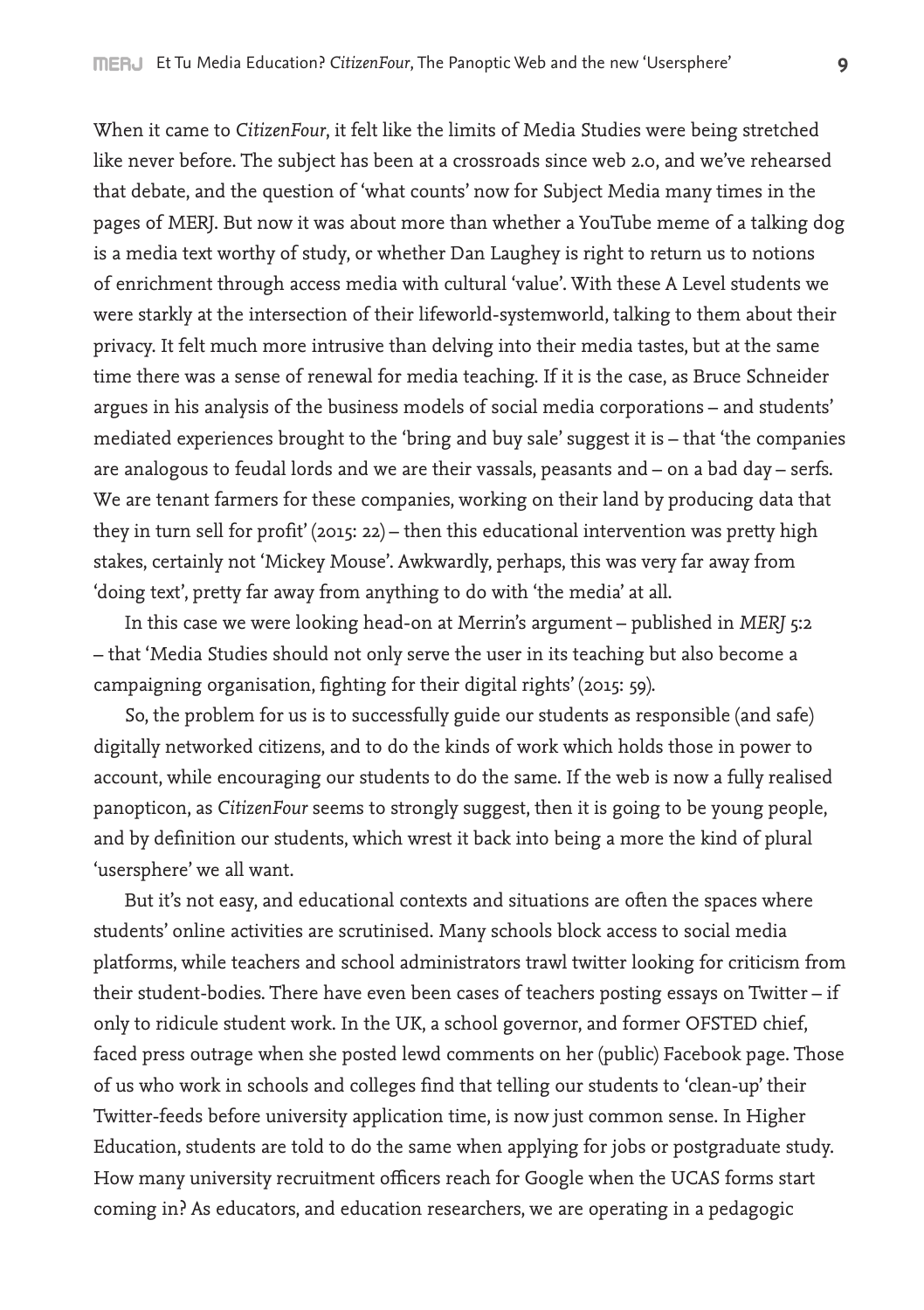panopticon, created by a system of almost 'total' institutional oversight (Goffman 1961); a risk adverse academic climate, as the result of the gradual marketisation of education.

A citizenry that is aware of always being watched quickly becomes a compliant and fearful one. (Greenwald 2014: 3)

As researchers, now using social media as a means to capture young people's use of media – which constitutes much of the work we have published here since 2010 – the work is severally impeded if the 'usersphere' becomes a self-policing dead-zone; our ability to do the work we want to do is compromised by the ethics of a surveillance culture. While Michel Foucault's conception of an all-seeing panoptic system 'assures the automatic functioning of power' (1995: 201), he also, at the same time, conceptualised the panopticon as a type of 'laboratory' whose function was, 'to try out pedagogical experiments' (ibid: 204). And this is what we must try to do: if the current UK National Curriculum now expects all 7-year-olds to understand algorithms, then we all need to play a meaningful part in creating an environment in which the activity generated for impactful research can realistically open-up reflections on 'everyday' media activity. If the Edward Snowden affair 'triggered the first global debate about the value of individual privacy in the digital age' then media literacy research needs to be involved in that conversation, before it peters out.

To that end, in this issue we publish Eirini Arnaouti's account of Greek teenagers' use of video, which she describes as a 'complex and hybrid process'. Alena Hesová, Barbora Křížová and Tereza Skácelová's latest work looks at media use within families, specifically the interactions between parents and children, while Luis Pereira and Lizzie Jackson have been working with those not in education, employment or training (NEETs).

Related to that project, our first research forum piece this issue is from Jamie Coles, Fred Sherratt, Bill Olivier and Stephen Powell who are developing new work-based learning activities. Stuart Poyntz revisits the question of whether models of 'key concepts' continue to matter to media education, arguing that, in the era of 'Media and Information Literacy' they are even more useful as a counterpoint to forces of rationalisation and participation that privilege *doing over thinking*.

This editorial has posed old questions in new contexts, about media education as a political project in the face of mediated 'big power'. It is fitting, then, that we devote 'Laughey's Canon' to *Manufacturing Consent*, reappraised for our times by Des Freedman. And the challenges for the development of future journalists within the broader project of media education are explored in Karen Fowler-Watt's forum piece, where she reflects on the process of an edited collection as practitioner research. We are excited about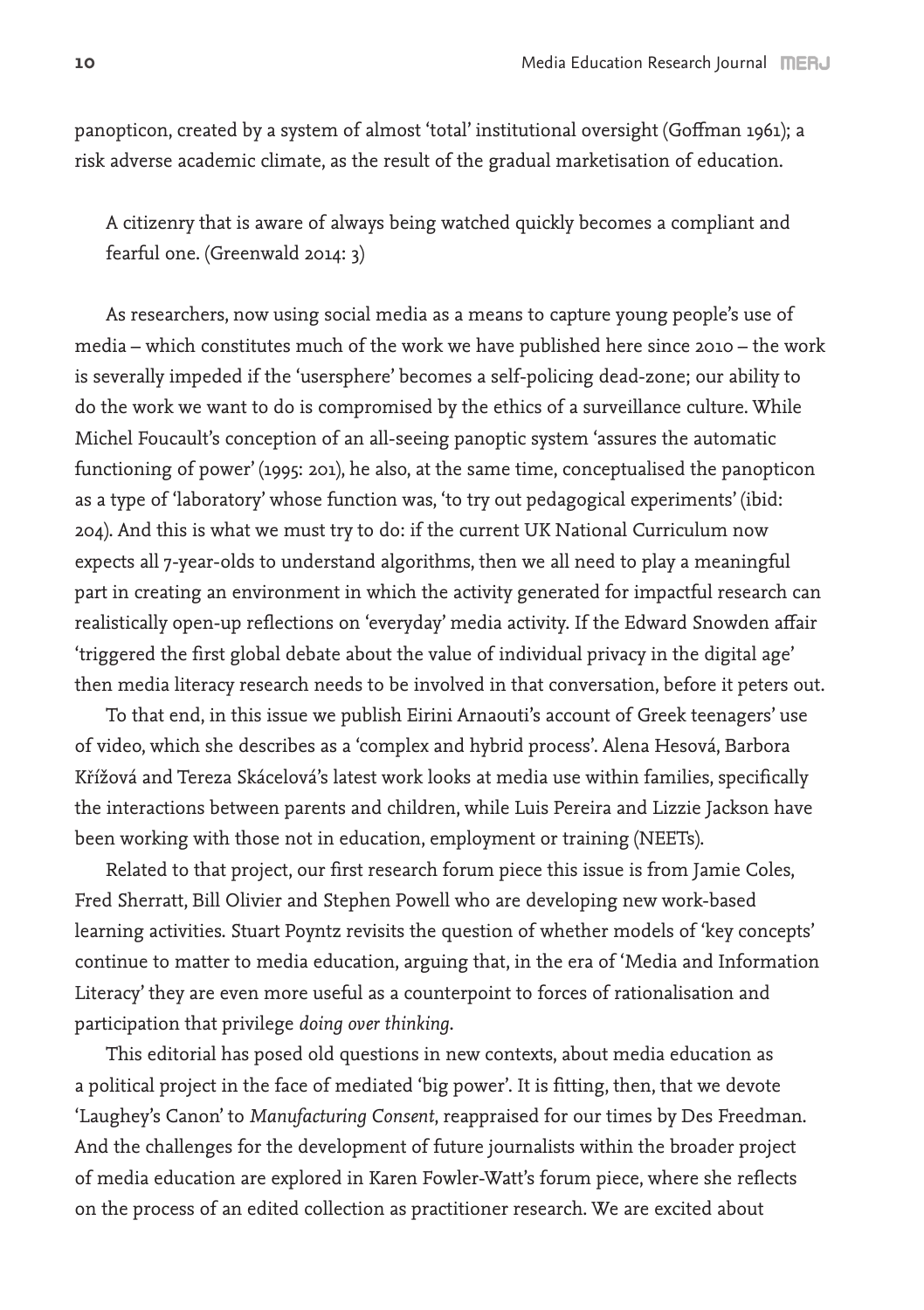seeing these themes develop further at the Media Education Summit in November 2015, to be hosted by the Engagement Lab at Emerson College, Boston, with keynotes from Sara Bragg, David Gauntlett, Eric Gordon, Belinha de Abreu, Carrie James and Stephen Jukes. Stephen will talk about these new challenges for journalists and, moving on after a decade leading the Faculty of Media & Communication at Bournemouth University, these thoughts will be doubtless enlightening and 'from the patch'.

*MERJ* is hosted by the Centre for Excellence in Media Practice, which is ten years old this year. Our next editorial, to coincide with an anniversary event looking back at CEMP's contribution to the field of media education research, will offer a thematic review of all the research published in the pages of *MERJ* and presented at our Media Education Summit over the decade. We'll be paying tribute to all of our contributors and working outside of the kinds of metrics for impact that privilege the privileged. Instead, we'll express some judgements about how the field has moved on and the interesting work we've been able to help people share, as well as the gaps we've been unable to fill and the limitations of our endeavours. 'Impact' should include a range of things – large scale interventions with tangible societal benefits, research informed policy shifts, new ventures in pedagogic research methodology, and, perhaps most 'impactful' for both *MERJ* and CEMP, enabling a teacher to try something different in the classroom and share her outcomes in a conceptual 'breathing space' from the discourse of OFSTED and school improvement. Our summary of 'where we've been' will include all of these.

## **References**

- Baumanm, Z., Bigo, D., Esteves, P., Gould, E., Jabri, V., Lyon, D. & Walker, R. B. J., 2014. 'After Snowden: Rethinking the Impact of Surveillance.' In: *International Political Sociology*, 8, 121-144.
- Berger, R. & McDougall, J., 2010. 'Doing Wikileaks? New Paradigms and (or?) Ecologies in Media Education.' In: *The Media Education Research Journal*, 1 (2), 7-12.

Foucault, M., 1995. *Discipline & Punish: the Birth of the Prison*. New York: Vintage.

- Goffman, E., 1961. *Asylums: essay on the social situation of mental patients and other inmates*. New York: Anchor Books.
- Greenwald, G., 2014. *No Place To Hide: Edward Snowden, the NSA, & the US Surveillance Sphere*. New York: Picador.
- Harding, L., 2014. *The Snowden Files: the inside story of the world's most wanted man*. London: Faber & Faber.
- Heuvel, K. V. & Cohen, S. F., 2014. 'Snowden in Exile.' In: *The Nation*. 17 November, 13-26. Merrin, W., 2014. *Media Studies 2.0*. London: Routledge.